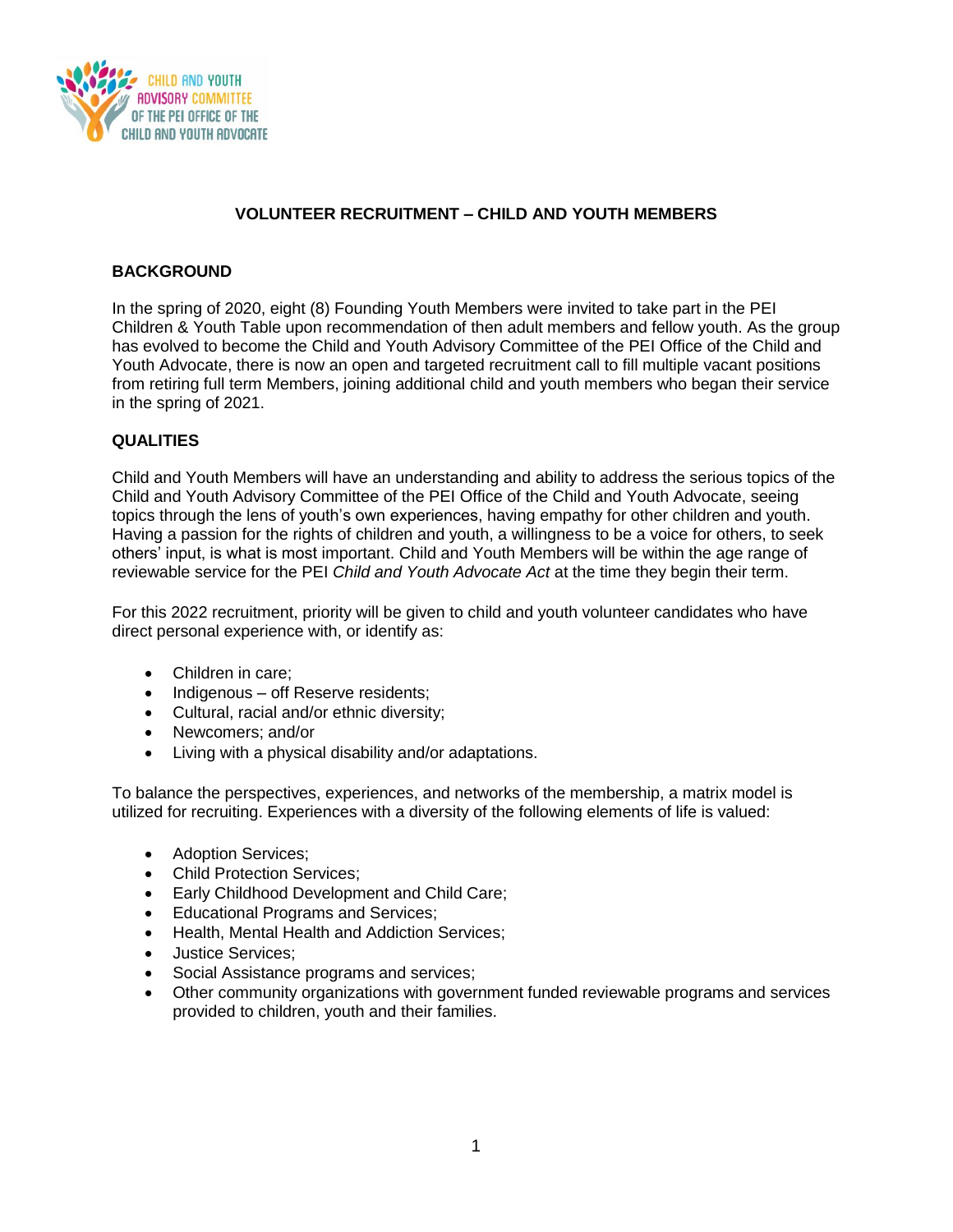

Empathy for others, having a constituency mind-set, helps inform advisory work. As such, our matrix model overall takes into consideration:

- Geographic location in PEI;
- Cultural, racial, ethnic, and gender diversity;
- (Sub)cultural affiliations;
- Indigenous identity;
- 2+LGBTQIA identity;
- Previous places of residence, including immigration experiences;
- Economic stability;
- Age;
- Gender:
- Physical disability or limitations; and/or
- Diagnosed mental health and/or learning adaptations.

#### **ROLE**

- Offer ideas and opinions about topics related to the safety and well-being of children and youth in Prince Edward Island, including promoting the rights of children and youth;
- Participate in discussions with staff of the Office of the Child and Youth Advocate / PEI, as needed for meetings and consultations;
- Attend meetings and consultations on a regular basis;
- Suggest agenda items for meetings, share in the facilitation of topics, chair meetings and/or lead discussions as needed;
- Contribute to reports as needed, i.e. to the Office of the Child and Youth Advocate, to government;
- Participate in national and/or international conversations or consultations as needed;
- Maintain regular communications with designated staff of the Office of the Child and Youth Advocate in order to be effective in the role; and
- Contribute actively, sensitively and thoughtfully.

The Terms of Reference, including Conflict of Interest clause, and Job Description are available upon request.

# **SUPPORT**

- Staff of the Office of the Child and Youth Advocate / PEI are available for Child and Youth Members to prepare, research, and debrief topics pertaining to the work of the Child and Youth Advisory Committee;
- Group communication channels will be made available for regular contact between Meetings;
- Meeting time before formal meetings to review topics, discuss the agenda, plan facilitation and/or chairing roles is available;
- Meeting time after formal meetings to debrief as needed is available;
- If needed, referral services to further debrief topics will be made; and
- Assurance that no member will disclose confidential information discussed at meetings, or share the identity of fellow member publicly without prior informed consent from that member, with the understanding members are welcomed to share their appointed role.